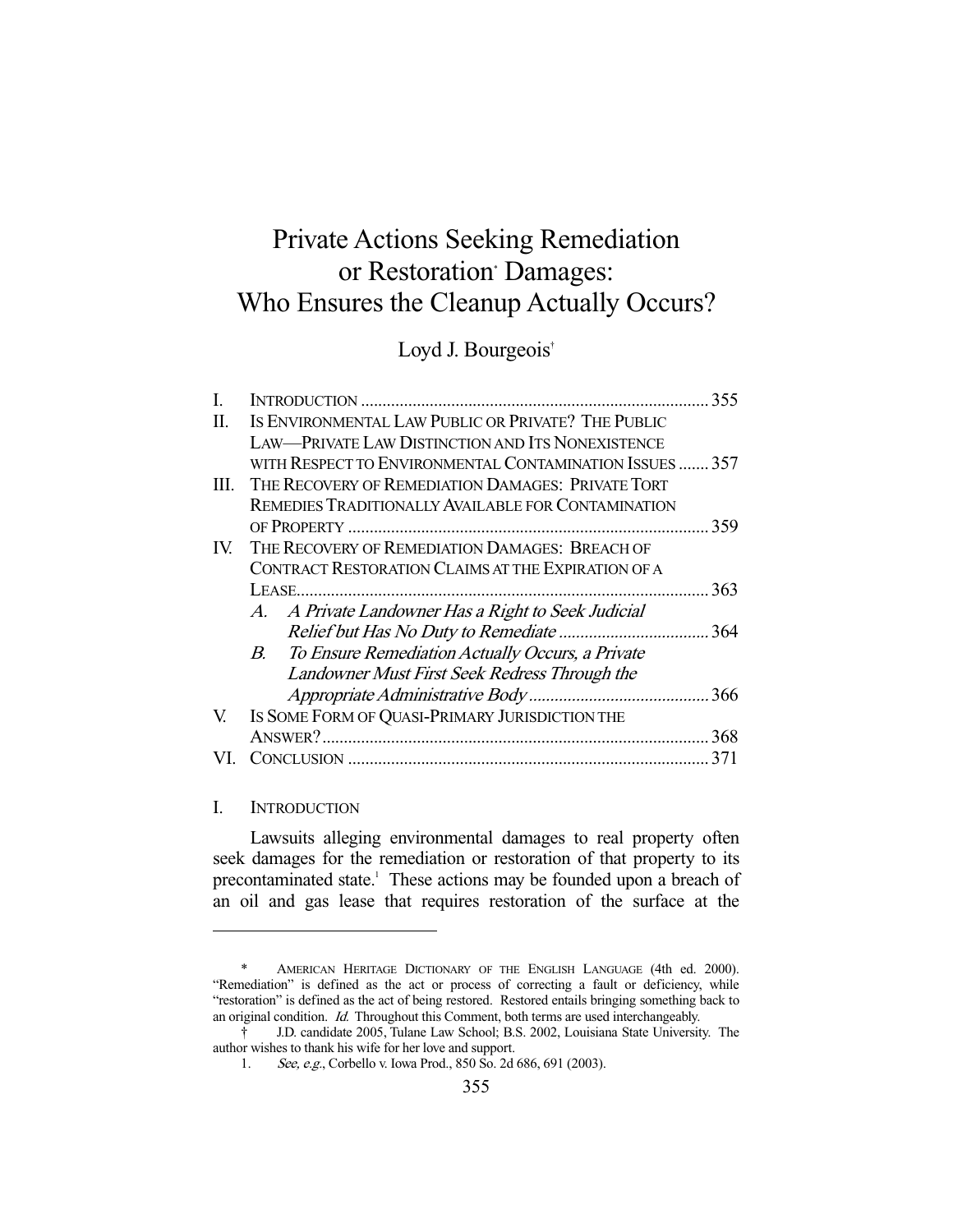expiration of the term, a chemical plant explosion depositing hazardous particulate matter on private property, or a leaking underground storage tank that causes the migration of hydrocarbons onto adjacent property. In land remediation or restoration actions, the plaintiffs often advance purely private law claims, as opposed to public law claims or a combination of the two, in order to avoid the more strenuous procedural requirements found in public law causes of action. $^2$  The private law actions most often relied upon include trespass, nuisance, and breach of contract. In public law cases, governmental agencies ensure that cleanup takes place; however, in private law cases, there is no guarantee that damages awarded to remediate or restore contaminated property will ever be used for cleanup.

 This Comment focuses on the aftermath of a judgment of liability for the remediation or restoration of property. It begins by briefly examining the public law—private law dichotomy and it discusses whether such a distinction is appropriate or necessary in the environmental contamination context.<sup>3</sup> The Comment then considers the various tort remedies available in private, environmental contamination actions. It next analyzes two recent cases dealing with restoration claims at the expiration of a lease. The Comment concludes by discussing whether some form of primary jurisdiction should compel state agencies to oversee remediation or restoration activity and examines Louisiana's recent attempt to effectuate such a system. This Comment does not advocate for the abolishment of private law remedies; it supports a stronger relationship between courts and administrative bodies to ensure that remediation occurs.<sup>4</sup>

See, e.g., CERCLA § 310, 42 U.S.C. § 9659 (1995) (requiring, among other things, compliance with the National Contingency Plan, public participation, and notice to alleged wrongdoers).

 <sup>3. &</sup>quot;Environmental contamination" as used in this Comment refers specifically to the environmental contamination of property.

 <sup>4.</sup> For an interesting discourse on the virtues of environmental regulation versus tort law, see Keith N. Hylton, When Should We Prefer Tort Law to Environmental Regulation?, 41 WASHBURN L.J. 515 (2002), and Christopher H. Schroeder, Lost in the Translation: What Environmental Regulation Does That Tort Cannot Duplicate, 41 WASHBURN L.J. 583 (2002). See also Kenneth S. Abraham, The Relation Between Civil Liability and Environmental Regulation: An Analytical Overview, 41 WASHBURN L.J. 379 (2002).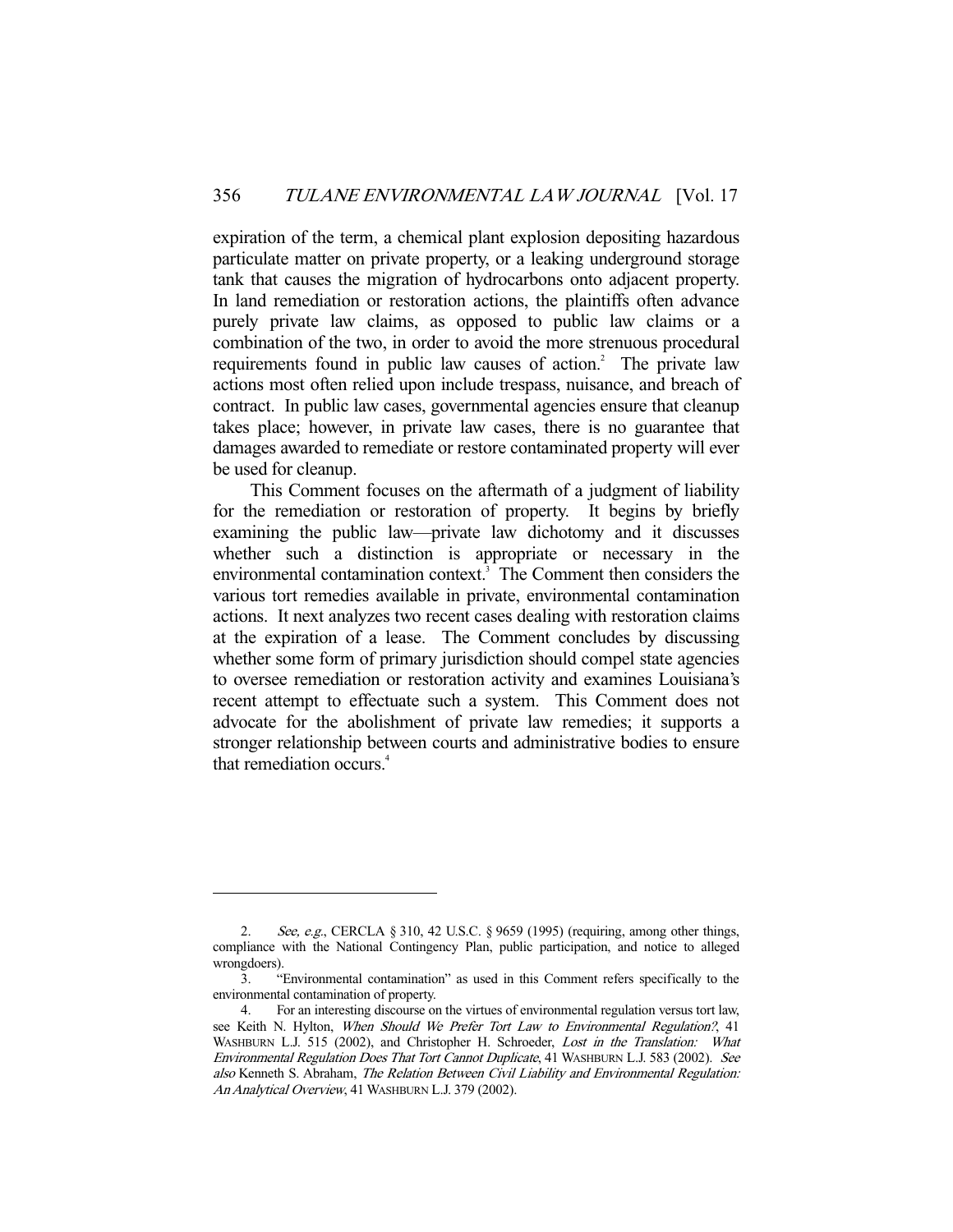### II. IS ENVIRONMENTAL LAW PUBLIC OR PRIVATE? THE PUBLIC LAW— PRIVATE LAW DISTINCTION AND ITS NONEXISTENCE WITH RESPECT TO ENVIRONMENTAL CONTAMINATION ISSUES<sup>5</sup>

 A discussion of whether remediation damages recovered through private law should be used as designated must begin with an examination of both the public and private law designation and the interconnectedness between the two in environmental contamination cases. Although a thorough analysis of the intricacies and contours of the public law private law dichotomy is beyond the scope of this Comment, a generalized discussion of the traditional split is necessary to understand why such a dichotomy should be nonexistent in regards to the need for remediation or restoration.

 Public law regimes entail action by or against government agents, while private law regimes concern suits between citizens.<sup>6</sup> Public law is defined as that "body of law dealing with the relations between private individuals and the government, and with the structure and operation of the government itself."7 Public law encompasses specific areas such as constitutional law, administrative law, criminal law, and most environmental law.<sup>8</sup> The major concern with public law is the "effectuation of the public interest." Private law, on the other hand, is used to describe that "body of law dealing with private persons and their property and relationships."<sup>10</sup> As Professor McConnaughay describes it, "public law concerns public harm, private law, private harms."<sup>11</sup>

 Historically, environmental harms were addressed through private actions by the affected person against the polluter.<sup>12</sup> These actions traditionally relied on theories of nuisance or trespass.13 Such private

 <sup>5.</sup> See generally 41 WASHBURN L.J. (2002) for a more thorough analysis of this paradigm as it relates to environmental law.

<sup>6.</sup> Hylton, *supra* note 4, at 515.<br>7. BLACK'S LAW DICTIONARY 1

BLACK'S LAW DICTIONARY 1244 (7th ed. 1999).

 <sup>8.</sup> Id.

<sup>9.</sup> John Henry Merryman, The Public Law-Private Law Distinction in European and American Law, 17 J. PUB. L. 3, 12 (1968).

 <sup>10.</sup> BLACK'S LAW DICTIONARY, supra note 7, at 1214.

 <sup>11.</sup> Philip J. McConnaughay, Reviving the "Public Law Taboo" in International Conflict of Laws, 35 STAN. J. INT'L L. 255, 301-02 (1999) (citing Randy E. Barnett, Foreword to Four Senses of the Public Law-Private Law Distinction, 9 HARV. J.L. & PUB. POL'Y 267, 268 (1994)); JEFFRIE G. MURPHY & JULES L. COLEMAN, THE PHILOSOPHY OF LAW: AN INTRODUCTION TO JURISPRUDENCE 145 (1984).

<sup>12.</sup> See, e.g., Madison v. Ducktown Sulphur, Copper & Iron Co., 83 S.W. 658, 659 (Tenn. 1904) (involving nuisance claims against the operator of a copper smelting facility to enjoin further operation of the facility).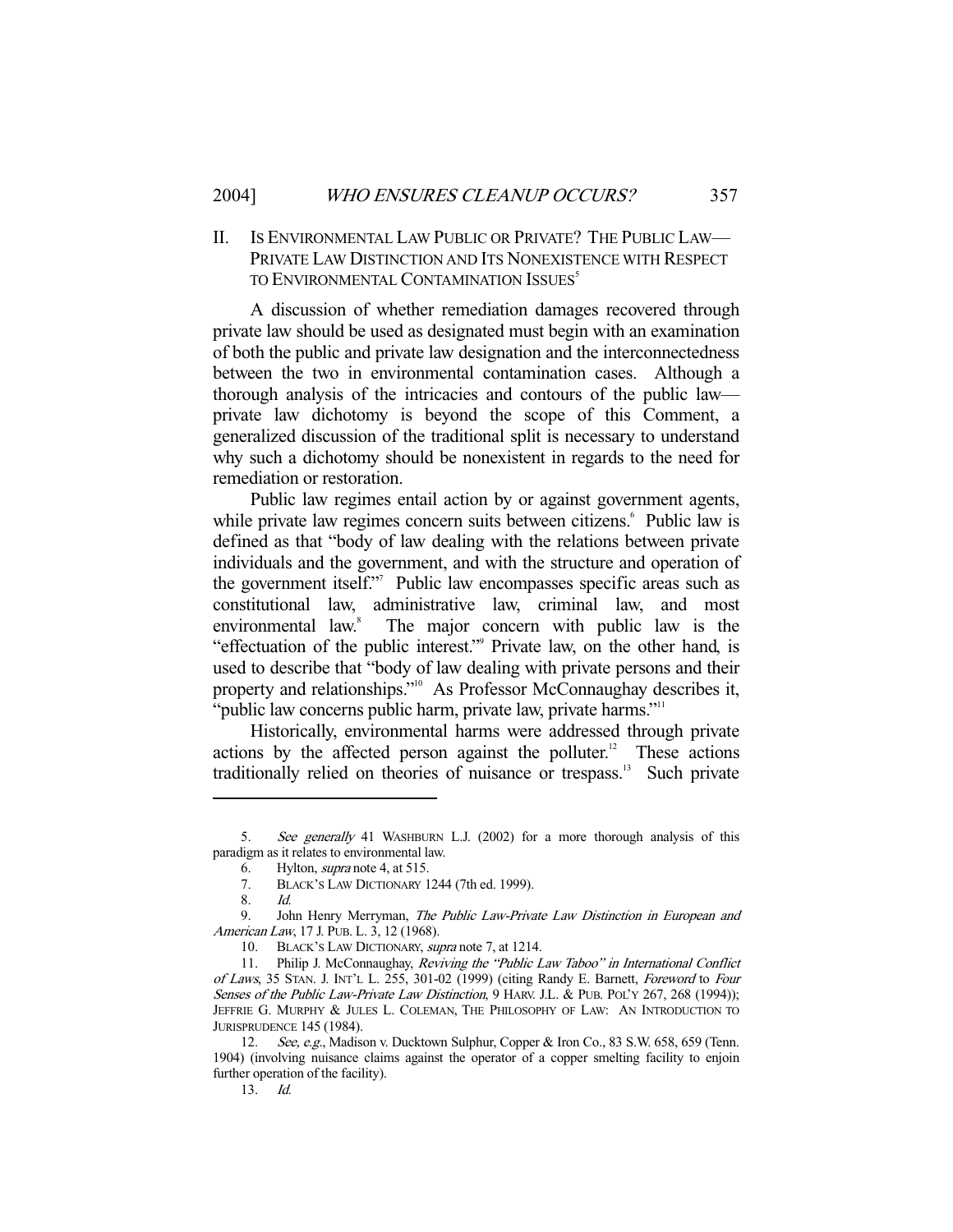actions for environmental harms remained the norm for much of the first half of the twentieth century.<sup>14</sup> However, that began to change; Rachel Carson's book, Silent Spring, on the harmful effects of chemical contamination started a movement that revolutionized environmental law.<sup>15</sup> Subsequently, a new era of environmental consciousness, public policy, and full-scale environmental regulation began.<sup>16</sup> This shift towards regulation and the resulting statutes removed or preempted the traditional private law actions that had previously dominated environmental contamination cases. Thus, environmental law largely became public law.

 The major federal statutes, which initially offered hope for the recovery of damages for remediation outside of the traditional tort realm, included the Resource Conservation and Recovery Act  $(RCRA)$ ,<sup>17</sup> the Comprehensive Environmental Response, Compensation and Liability Act (CERCLA or Superfund),<sup>18</sup> the Clean Water Act,<sup>19</sup> the Clean Air Act, $2^{0}$  and the Oil Pollution Act of 1990.<sup>21</sup> Various state analogues to the federal statutes also offered the possibility of recovery under state law.<sup>22</sup> However, case law and administrative review has created or reinforced barriers to the recovery of damages when proceeding under these public law statutes.<sup>23</sup> Consequently, traditional common law causes of action such as negligence, strict liability, trespass, and nuisance remain the preferred theories of recovery for restoration and remediation claims.<sup>24</sup>

 Some commentators argue that private, common law rights of action provide inadequate means of ensuring environmental safety and that environmental regulation, preferably at the federal level, must fill the

 <sup>14.</sup> Early statutes, such as the River and Harbors Act of 1899 (later named the Refuse Act), regulated environmental harm to some degree, but the environmental regulation mentioned here refers to the full-scale environmental regulation of air, water, and waste.

 <sup>15.</sup> RACHEL CARSON, SILENT SPRING (1962).

<sup>16.</sup> Alyson C. Flournoy, *Building an Environmental Ethic from the Ground Up*, 37 U.C. DAVIS L. REV. 53, 56 (2003).

 <sup>17. 42</sup> U.S.C. §§ 6901-6992k (2000).

<sup>18.</sup> Id. §§ 9601-9675.

 <sup>19. 33</sup> U.S.C.§§ 1251-1387 (2000).

 <sup>20. 42</sup> U.S.C. §§ 7401-7671q.

<sup>21. 33</sup> U.S.C.  $\S$ § 2701-2761.

<sup>22.</sup> See, e.g., LA. REV. STAT. ANN. §§ 30.2271-30.2290 (2000), otherwise known as the Louisiana Baby Superfund Program.

<sup>23.</sup> Randall G. Vickery & Robert M. Baratta, Jr., Back to the Legal Future: Environmental Claims Come Full Circle As Plaintiffs Return to the Common Law for Relief, NAT'L L.J., June 10, 1996, at C1.

 <sup>24.</sup> Id.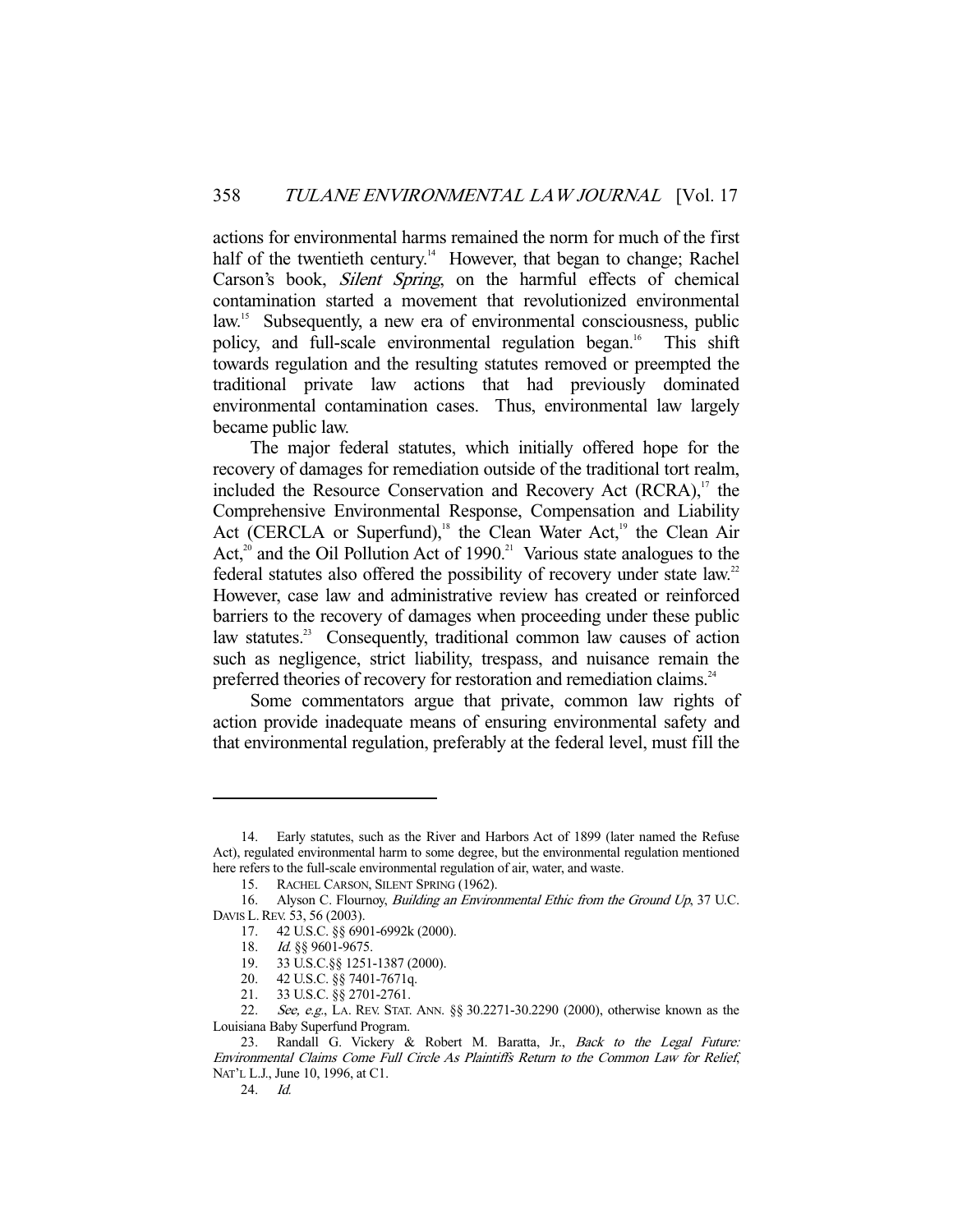void.<sup>25</sup> However, while these private law actions may be inadequate for environmental protection, they are ingrained in the fabric of the American legal tradition and are not likely to disappear from the landscape. $26$  The meaning of environmental harm has changed over time, but the application of the appropriate principles by the judiciary to fully effectuate the shift from ex post protection of private rights under the common law to the ex ante prevention of environmental destruction by public law regulation has been slow.<sup>27</sup> This is precisely the loophole which knowledgeable plaintiffs have exploited in their quest for remediation damages.

 Recovery for remediation damages through private law actions is an ex post attempt to correct a past wrong. However, remediation of contaminated land can also constitute a preventative action. By remediating contaminated property, a landowner and/or a polluter prevents the contamination from persisting in the environment and posing either an immediate or latent danger to the public at large and subsequent purchasers of the contaminated land. Further, the remediation of the contaminated property prevents the migration of the contamination through hydrological pathways onto the property of neighboring landowners. Thus, while the private law actions currently used to recover damages are based on the traditional belief that the recovery is for *ex post* harm to an individual's property, a public law goal of protection and prevention from environmental harm may be served by severing the distinction between public and private law and recognizing that environmental contamination of private land affects both private individuals and the public at large.

## III. THE RECOVERY OF REMEDIATION DAMAGES: PRIVATE TORT REMEDIES TRADITIONALLY AVAILABLE FOR CONTAMINATION OF **PROPERTY**

 Section 929 of the Restatement (Second) of Torts provides that a person entitled to damages for harm to their land (including environmental contamination), when the harm does not totally devalue the property, is due "the difference between the value of the land before the harm and the value after the harm, or at [the owner's] election in an

<sup>25.</sup> See, e.g., ROBERT V. PERCIVAL ET AL., ENVIRONMENTAL REGULATION: LAW, SCIENCE, AND POLICY 104-11 (2d ed. 1996).

<sup>26.</sup> See Robert V. Percival, "Greening" the Constitution-Harmonizing Environmental and Constitutional Values, 32 ENVTL. L. 809, 869 (2002).

 <sup>27.</sup> Id.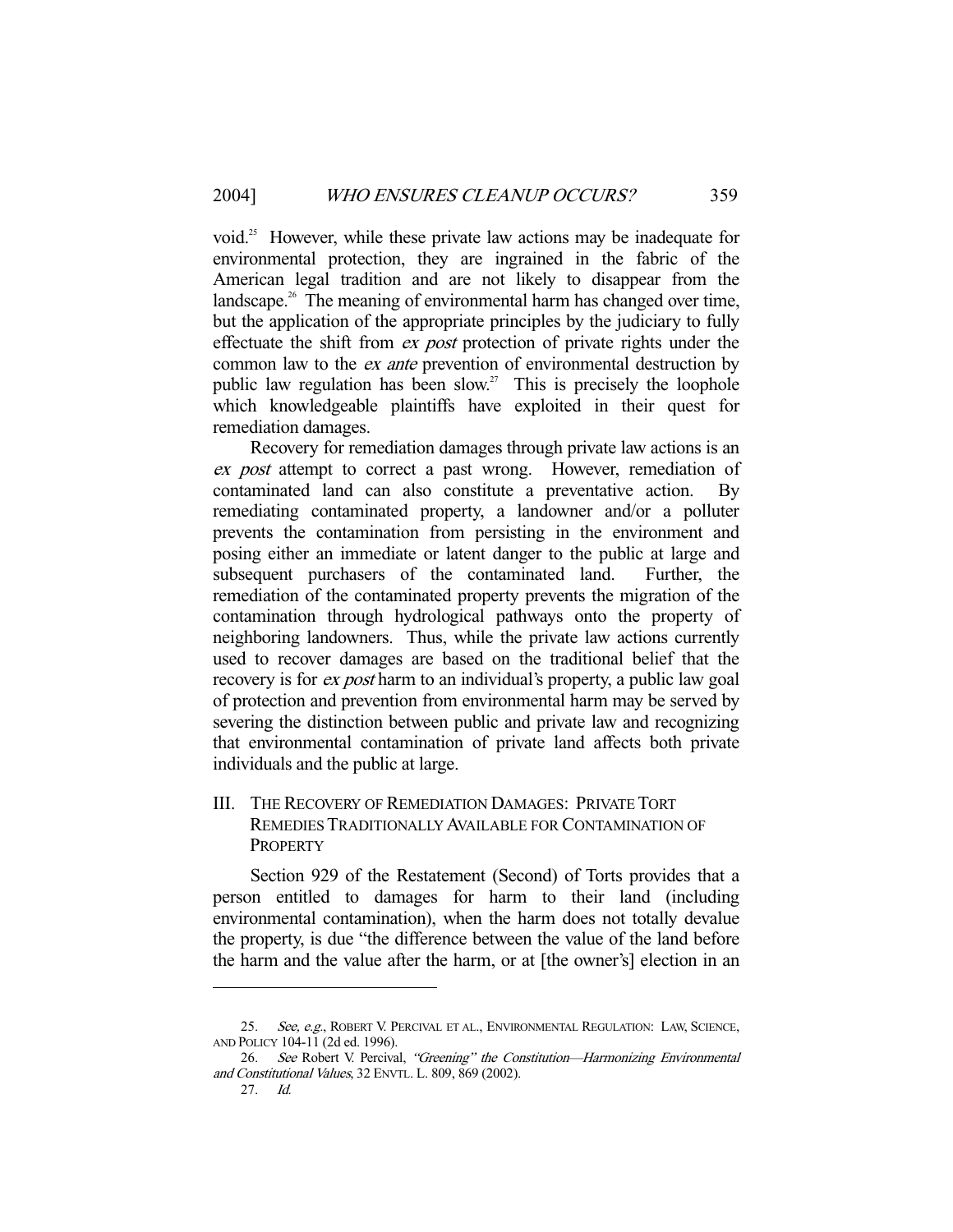appropriate case, the cost of restoration that has been or may be reasonably incurred."28 The comments to the section provide that a reasonable cost of replacement (restoration or remediation) to the original condition is generally allowable, but only if the replacement cost is not disproportionate to the loss of value.<sup>29</sup> These principles represent the traditional cost-benefit/economic-concern underpinnings of tort law.<sup>30</sup> However, tethering restoration costs to the diminution in value does not fully recognize the extent of the damage. $31$ 

 There are several factors, apparent from the text of the Restatement and highlighted by case law, that should be considered when determining whether remediation damages, as opposed to recovery of the diminution in property value, are recoverable in tort suits. $32$  These factors include a preference to award the diminution in value as damages, whether the contamination results in a temporary or permanent harm, caps on recovery, use of the property for "personal reasons," whether damages for restoration are reasonable in regards to the value lost, the landowner's intention or obligation to actually remediate and using restoration damages as a punitive measure.<sup>33</sup>

 The general rule is to award damages based on the diminution in property value, except in an appropriate case.<sup>34</sup> Whether the specific facts of a claim make it an "appropriate case" is subject to judicial discretion.<sup>35</sup> The Colorado Supreme Court has held that when the contamination is to a private residence, the case is appropriate for awarding restoration damages, but only if the evidence can demonstrate that the market value would be inadequate compensation when taking into account the personal nature of the harmed property.<sup>36</sup> A corollary to this principle is the cap established by some courts for landowners seeking recovery for the remediation of environmental contamination on

 <sup>28.</sup> RESTATEMENT (SECOND) OF TORTS § 929 (1979).

<sup>29.</sup> *Id.* cmt. *b.* (emphasis added).

 <sup>30.</sup> See generally United States v. Carroll Towing, Co., 159 F.2d 169 (2d Cir. 1947) (discussing Judge Learned Hand's analysis that an action is unreasonable only if the costs to prevent the injury are less than the cost of the injury discounted by the probability of the injury occurring).

 <sup>31.</sup> DAN B. DOBBS, LAW OF REMEDIES: DAMAGES—EQUITY—RESTITUTION 502 (2d ed. 1993).

 <sup>32.</sup> See James R. Cox, Reforming the Law Applicable to the Award of Restoration Damages as a Remedy for Environmental Torts, 20 PACE ENVTL. L. REV. 777, 782-802 (2003).

 <sup>33.</sup> Id.

 <sup>34.</sup> Id. at 782.

 <sup>35.</sup> Id.

 <sup>36.</sup> Id. at 782-83 (citing Bd. of County Comm'rs of Weld County v. Slovek, 723 P.2d 1309 (Colo. 1986)).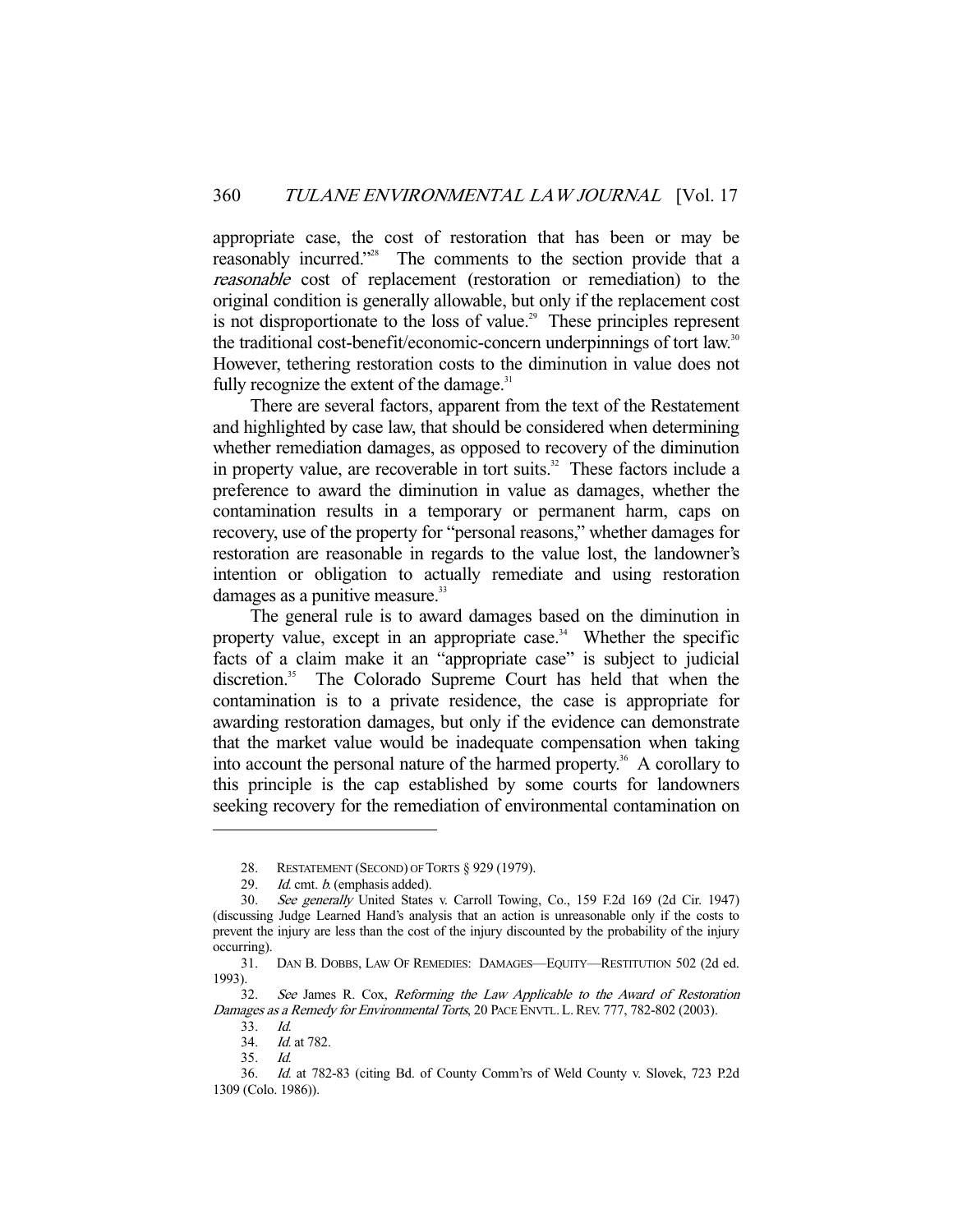their property. $37$  This cap is the diminution in value of the property when the cost to restore it would be disproportionate.<sup>38</sup> However, some courts allow for an exception to the cap when the landowner has personal reasons favoring restoration or if a reasonable belief exists that the plaintiff will actually remediate.<sup>39</sup> There is no mention of a requirement to remediate, only a belief that it will occur, for remediation damages to be awarded.

 The requirement that a landowner seeking remediation must have a personal reason justifying such relief before remediation damages can be awarded seems to exist because it provides a reasonable belief that the property will actually be restored.<sup>40</sup> Personal use holdings have focused on the owner's recreational use of the property, whether the owner cared for the land and undertook remedial activities on his own, any aesthetic and historical interest in the property, and whether the owner intended to commercially develop the property.<sup>41</sup> However, as the commentator James Cox recognizes, focusing entirely upon personal reasons to the landowner when deciding whether to award restoration costs neglects overriding public policy concerns such as the "desirability of protecting unknowing members of the public and preserving property for future generations."<sup>42</sup>

 Another factor to be considered is the distinction between temporary and permanent damages.<sup>43</sup> Restoration damages may be deemed appropriate if the damages are temporary and subject to restoration.<sup>44</sup> However, contamination to land can always be deemed temporary because pollutants will eventually degrade and break down into less harmful agents.45 Cox advocates a separation of contamination

<sup>37.</sup> Id. at 789-92; see, e.g., Roman Catholic Church of the Archdiocese of New Orleans v. La. Gas Servicing Co., 618 So. 2d 874, 879-80 (La. 1993).

 <sup>38.</sup> Roman Catholic Church, 618 So. 2d at 879.

 <sup>39.</sup> Id.

 <sup>40.</sup> Cox, supra note 32, at 792-94.

<sup>41.</sup> See, e.g., St. Martin v. Mobil Exploration & Producing U.S., 224 F.3d 402, 408-11 (5th Cir. 2000) (holding that landowner who hunted and fished on property, lived adjacent to property, and worked with his own labor towards restoring property had a personal reason to want the property remediated); Keitges v. VanDermeulen, 483 N.W.2d 137, 143 (Neb. 1992) (holding that where plaintiff intended to use the property recreationally, remediation damages may be recovered); Heninger v. Dunn, 162 Cal. Rptr. 104, 108-09 (Cal. Ct. App. 1980) (recognizing an aesthetic interest in ornamental shrubbery and trees destroyed by trespass, but refusing to award restoration damages because cost of restoration was disproportionate to value).

 <sup>42.</sup> Cox, supra note 32, at 793-94.

<sup>43.</sup> *Id.* at 784.

 <sup>44.</sup> Id.

 <sup>45.</sup> Id.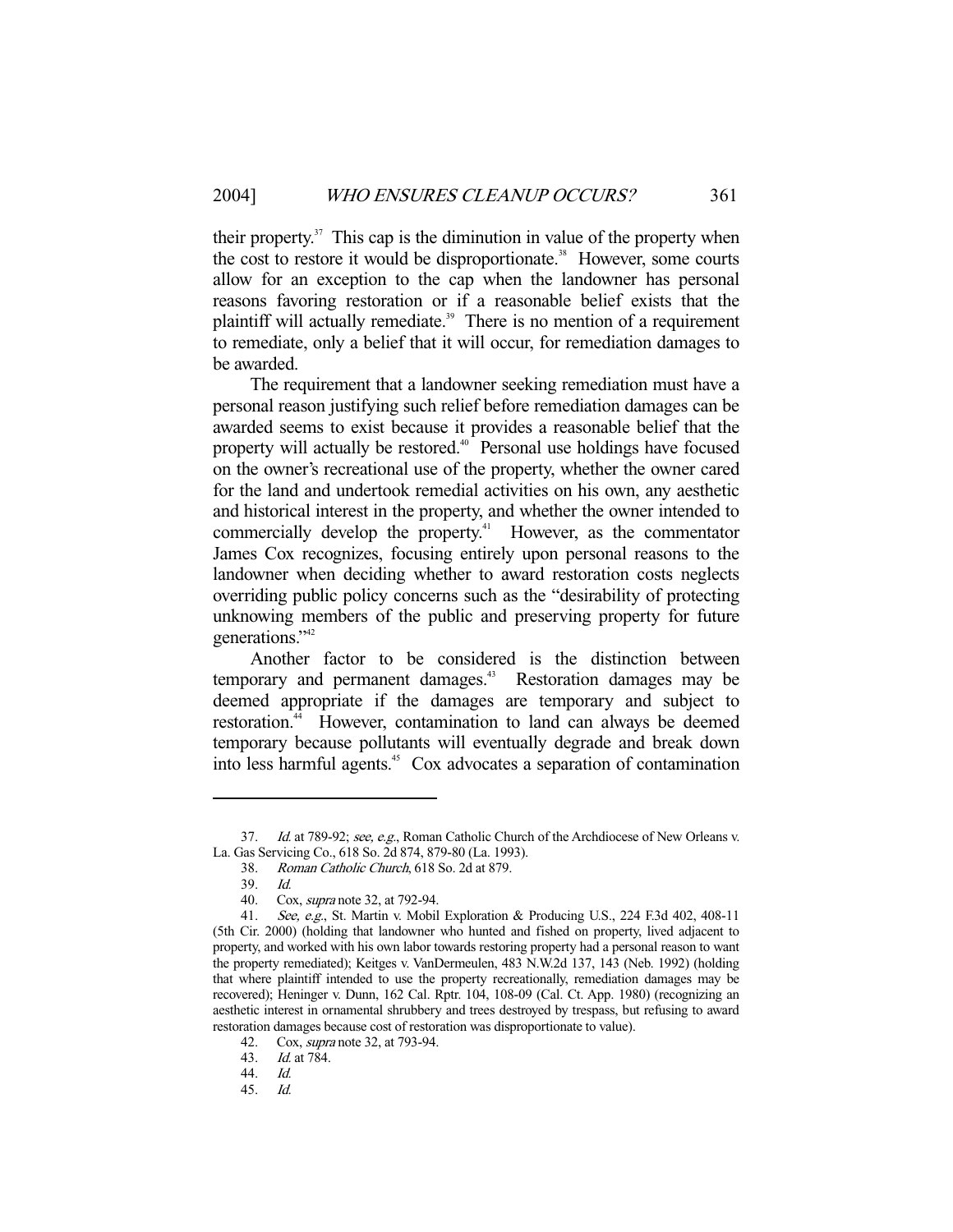into two components: the remedial component and the nonremedial component, and compensating for restoration costs for the remedial component and diminution costs for the nonremedial component.<sup>46</sup> This split is based upon the level of contamination; contamination above regulatory levels is deemed remediable and that below regulatory action levels is deemed nonremedial.<sup>47</sup> While this distinction relies on public law for standards of cleanliness, it fails to take into account the public law goal of actually achieving remediation because there would still be no requirement that the property actually be restored. Further, current remediation technology can achieve reductions in the levels of contamination to at least background levels.<sup>48</sup> Ultimately all contamination to land is temporary because technological advancements will render virtually all contamination remediable. Therefore, the questions that must be asked are what price is society willing to pay and how clean is clean?

 The final noteworthy observation made by Cox is that "the principal impediment to an affirmative rule establishing the full cost of restoration as the default measure of damages in cases involving damage to property is the concern that the plaintiff will not actually use the award to effectuate cleanup."49 The general concern is that an award of remediation costs, in excess of the diminution in value, provides a windfall to the property owner and results in an inefficient use of economic resources.<sup>50</sup> However, as a Wisconsin court tacitly recognized, economic inefficiency is not all that goes into a determination of whether remediation damages are compensable: "The vitally important work of protecting the life sustaining forces around us, collectively referred to as the environment, is basic and fundamental to our survival."<sup>51</sup> Thus, in Wisconsin, landowners with property contaminated by hazardous substances are legally obligated to remediate the contamination. $52$  This legal obligation, although not contingent upon whether the appropriate state agency takes action, is not incurred unless and until the

 <sup>46.</sup> Id. at 788.

<sup>47.</sup> *Id.*<br>48. Ba 48. Background levels are those levels at which the contaminant is found on similarly situated property unaffected by the pollution. See Cary Coglianese & Gary E. Marchant, Shifting Sands: The Limits of Science in Setting Risk Standards, 152 U. PA. L.REV. 1255, 1290 (2004).

<sup>49.</sup> Cox, *supra* note 32, at 798.

 <sup>50.</sup> Cf. Nischke v. Farmers & Merchs. Bank & Trust, 522 N.W.2d 542, 552 (Wis. Ct. App. 1994) (holding that a landowner may recover restoration damages even if such damages "exceed the diminution in fair market value").

 <sup>51.</sup> Id. at 551.

<sup>52.</sup> See WIS. ADMIN. CODE § 144.76 (1985).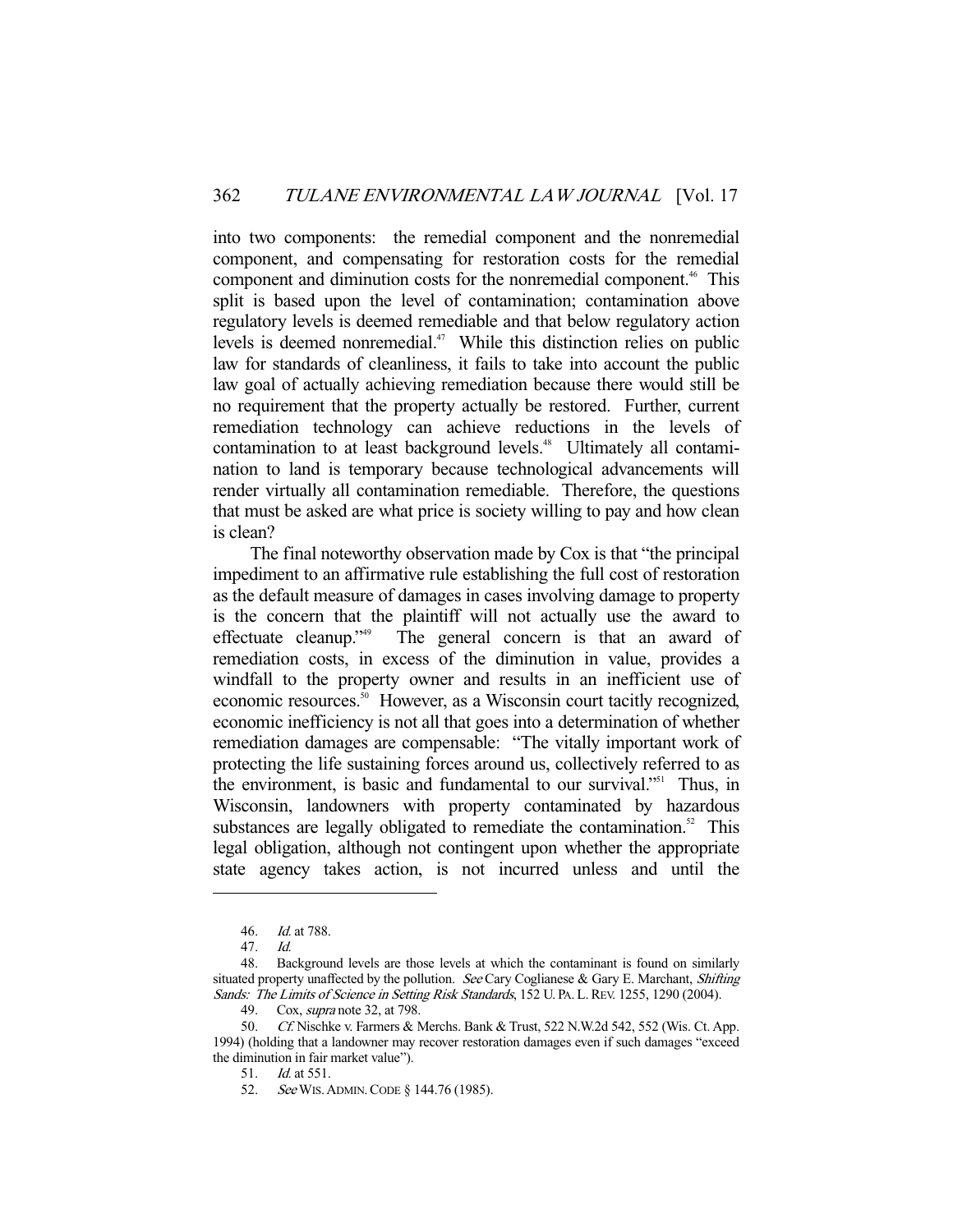"understaffed and underfunded"<sup>53</sup> state agency takes action against the landowner. Cox's concern is that "if [a] plaintiff is not required by an enforcement action, or by a third-party civil action brought by neighboring property owners, to actually use the award to clean up the property, how are the public's interests, and those of future property owners, protected?"54 Ostensibly they are not, which is why Cox recommends the establishment of a constructive trust for the benefit of the property and all present, future, and adjoining landowners and the public as a whole.<sup>55</sup>

 The foregoing discussion relating to the tort remedies available for restoration damages in the context of environmental contamination is indicative of some of the requirements that plaintiffs in a land restoration case must overcome. It also illustrates that while tort is an adequate theory of recovery for purely personal damages, tort does not adequately address the effects of land contamination on society in general.

#### IV. THE RECOVERY OF REMEDIATION DAMAGES: BREACH OF CONTRACT RESTORATION CLAIMS AT THE EXPIRATION OF A LEASE

 The obligations of a lessee and the duties of a lessor incumbent upon the lease instrument and breaches to such an agreement sound in contract and not in tort.<sup>56</sup> Thus, the available remedies for breach of contract are different than those for tort claims. This discussion focuses on a lessee's duty to remediate contamination so that the property transfers back to its pre-lease state at the expiration of the lease. This issue most often arises in cases dealing with oil and gas leases. If an oil and gas lease agreement does not expressly state that the property must be restored to its pre-lease condition at the lease's expiration, whether such a duty is implied depends on the laws of the state in which the property is situated.<sup>57</sup> The determination of whether and in what states an implied duty to restore exists is beyond the scope of this Comment. This Comment focuses on those cases in which such a duty has been found or

<sup>53.</sup> Steven J. Levine, The Ongoing Friction Between Site Remediation and Tort Litigation, 17-SPG NAT. RES. & ENV'T 216 (2003).

<sup>54.</sup> Cox, *supra* note 32, at 800.<br>55. *Id.* 

<sup>55.</sup> 

 <sup>56.</sup> See Exxon Corp. v. Pluff, 94 S.W.3d 22, 29 (Tex. App. 2002).

<sup>57.</sup> Compare Bonds v. Sanchez-O'Brien Oil & Gas Co., 715 S.W.2d 444 (Ark. 1986) (holding that restoration of surface to pre-lease condition will be implied in Arkansas), with Exxon Corp., 94 S.W.3d 22 (citing Warren Petroleum Corp. v. Monzingo, 304 S.W.2d 362 (Tex. 1957), to provide Texas's most recent affirmation that an obligation to restore the surface will not be implied if not expressly provided for in the lease).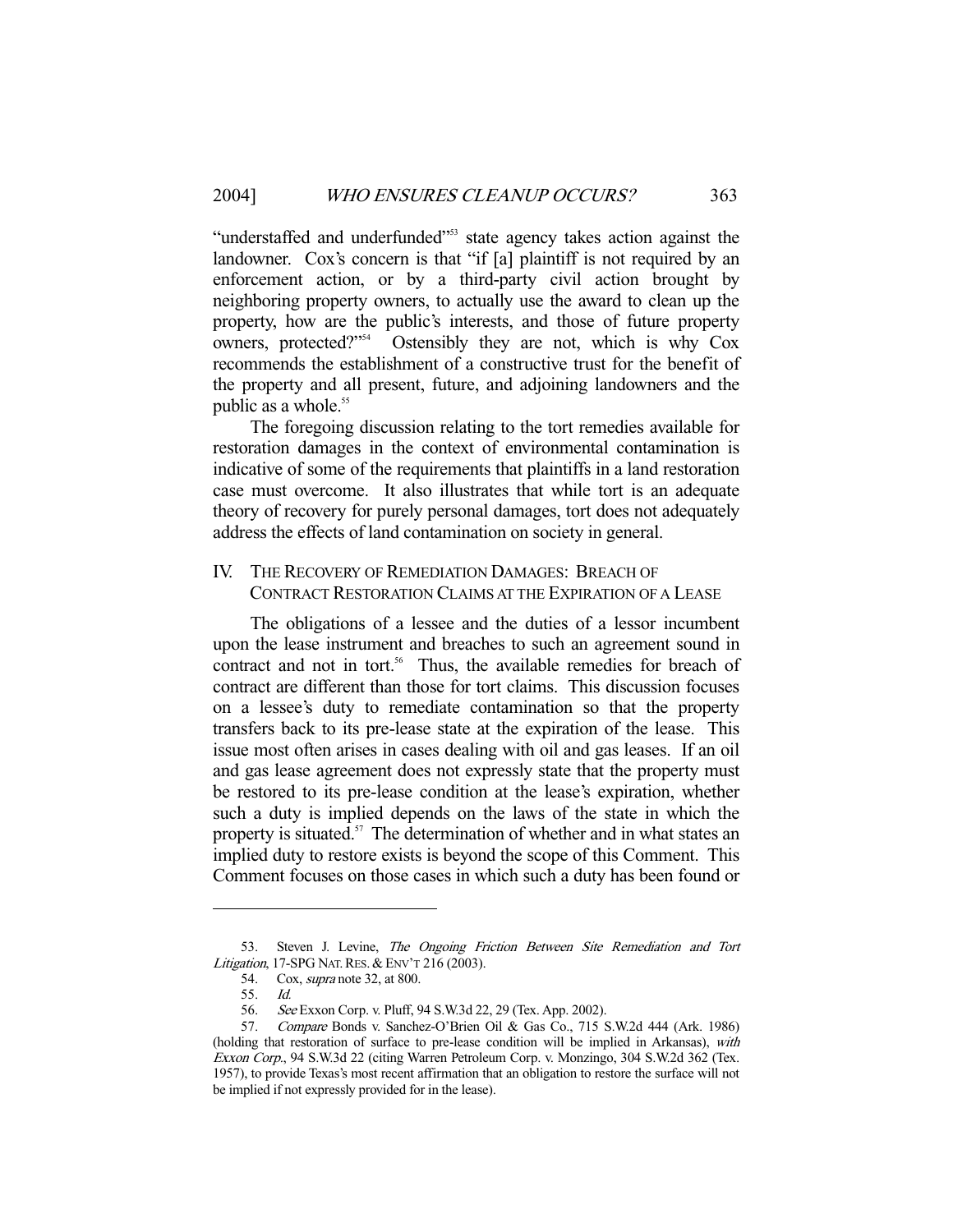alluded to, but where the landowner bears no reciprocal duty to actually use the recovered monies for remediation.<sup>58</sup> A look at the competing recent case law of Louisiana and Mississippi provides two different rationales that exemplify the concerns of most states on this issue.

#### A. A Private Landowner Has a Right to Seek Judicial Relief but Has No Duty to Remediate

 The state of Louisiana has traditionally maintained a private landowner's right to recover remediation damages while simultaneously recognizing that the landowner could abscond with the funds and never effectuate a cleanup.<sup>59</sup> In 1991, Justice Lemmon of the Louisiana Supreme Court expressed concerns with this system in his concurring opinion in Magnolia Coal Terminal v. Phillips Oil Co.:

The majority apparently awards damages in the amount of \$2,100,000 for defendant's breach of its duty to clean the oil contamination . . . . The most difficult [aspect of] affirming the part of the trial court's judgment which awards damages for failure to clean up the oil contamination is that the landowner receives a money judgment with no restriction on the use of the money. Plaintiff is apparently free to use this money for purposes other than restoring the land, and the public is thus left unprotected. $60$ 

This concern was more recently addressed in Corbello v. Iowa Production.<sup>61</sup> In Corbello, restoration damages were awarded to the plaintiff landowner as a result of the lower court's finding that Shell Oil Co. (one of the defendants) breached its mineral lease agreement by failing to return the property in the condition it was received.<sup>62</sup> The decision was appealed up to the Louisiana Supreme Court on the issue of whether the restoration damages awarded to the plaintiffs were appropriate.<sup>63</sup> Shell argued that the plaintiffs were effectively recovering for a public injury and that they had "no legal duty to use the award to restore the property."64 Shell claimed that the "public will go unprotected

 <sup>58.</sup> For a more thorough discussion of the duty to restore the surface in oil and gas lease expiration or abandonment cases, see T. Craig Jones, *Implied Covenant to Restore Surface*— Judicial 'Wildcatting' Yields Valuable Right for Surface Owners: Bonds v. Sanchez-O'Brien Oil & Gas Co., 41 ARK. L. REV. 173 (1988), and Christopher M. Alspach, Surface Use by the Mineral Owner: How Much Accommodation Is Required Under Current Oil and Gas Law?, 55 OKLA. L. REV. 89 (2002).

 <sup>59.</sup> See Corbello v. Iowa Prod., 850 So. 2d 686, 692-701 (La. 2003).

<sup>60. 576</sup> So. 2d 475, 486 (La. 1991).<br>61. 850 So. 2d at 692-701.

<sup>850</sup> So. 2d at 692-701.

 <sup>62.</sup> Id. at 690-92.

 <sup>63.</sup> Id.

 <sup>64.</sup> Id. at 698.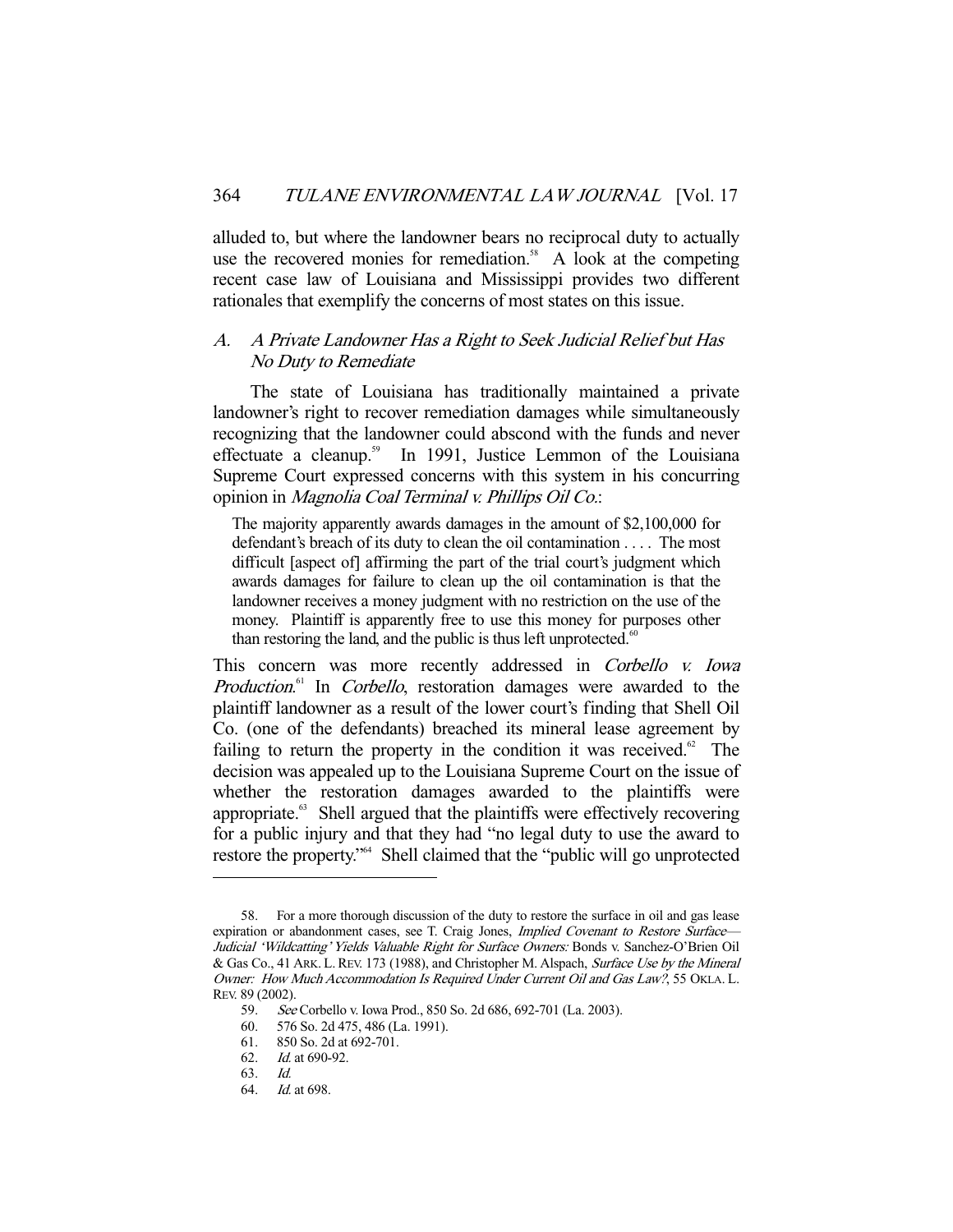if private plaintiffs are allowed to recover for strictly public injuries,"65 because a Louisiana Statute<sup>66</sup> prevents a defendant from being charged twice with the cost of restoration; once by a private plaintiff who did not remediate and then again by the state who would remediate.<sup>67</sup>

 The court began its analysis by examining recent legislation pertaining to oil field contamination and noted the legislature's pronouncement that "a present and future benefit to the environment, public health, safety, and welfare would be to clean up, close, and restore oilfield sites[,]" and that "proper and timely clean up, closures, and restoration of orphaned oilfield sites must be assured."68 However, the court recognized that despite those intentions, the legislature was "careful not to take away a private landowner's right to seek redress against oil companies"; the legislature did provide for credit to be given to an oil company for any damages assessed and paid for restoration.<sup>69</sup> The court then distinguished a Mississippi case<sup>70</sup> holding that landowners seeking restoration damages for contamination by oil and gas operations must first exhaust any possible administrative relief.<sup>71</sup> The Louisiana Supreme Court explained that private landowners in Louisiana have no duty to seek administrative relief for contamination damages and that such damages are within the conventional knowledge and expertise of the trier of fact.<sup>72</sup>

 Finally, the court recognized the "two opposing public policy concerns" bearing on the case.<sup>73</sup> First, the general public is put at risk if the plaintiffs do not use their award of damages for remediation and hazardous substances later leech into the drinking water supply.<sup>74</sup> Secondly, the court noted that, without private plaintiff suits against oil companies for cleanup costs, the burden of bringing such suits would fall upon "understaffed and underfunded state agencies to oppose the oil companies."75 In balancing these competing interests, the court looked at

 <sup>65.</sup> Id.

 <sup>66.</sup> LA.REV. STAT.ANN. § 30:89.1 (2004).

 <sup>67.</sup> Corbello, 850 So. 2d at 698.

 <sup>68.</sup> Id. at 699 (citing LA. REV. STAT. ANN. § 30:81(A)(2)). It should also be noted that, presumably because of the result of *Corbello*, the Louisiana Legislature enacted LA. REV. STAT. ANN. § 30:2015.1, which will be discussed in relevant part later in this Comment.

 <sup>69.</sup> Id.

 <sup>70.</sup> Chevron U.S.A., Inc. v. Smith, 844 So. 2d 1145 (Miss. 2003).

 <sup>71.</sup> Corbello, 850 So. 2d at 701.

 <sup>72.</sup> Id.

 <sup>73.</sup> Id.

 <sup>74.</sup> Id.

 <sup>75.</sup> Id.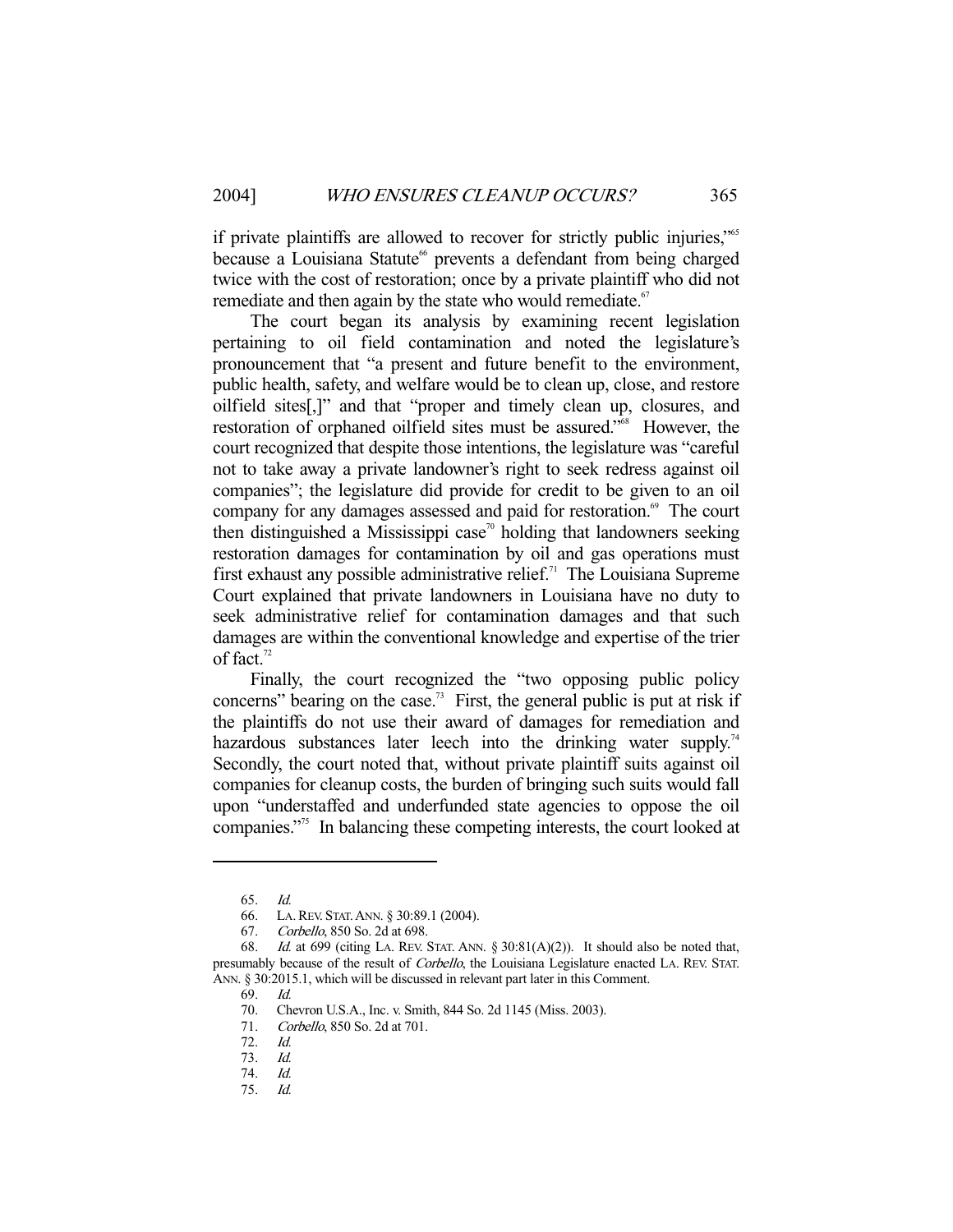Shell's refusal to restore the property even after recommendations that it do so by its own experts and its seventy-year history of negligent operations in the field at issue.76 The court acknowledged that it could not legally bind the plaintiffs to restore the land, but it still upheld the lower court's restoration award of \$33 million.<sup>77</sup> The court affirmed the award because it believed that the plaintiffs might actually restore the property; it was confident Shell would not.<sup>78</sup> It is estimated that if the property is restored to its pre-lease value, it will be worth \$108,000.<sup>79</sup>

## B. To Ensure Remediation Actually Occurs, a Private Landowner Must First Seek Redress Through the Appropriate Administrative Body

 Several states require a landowner damaged by oil and gas contamination on their property to seek administrative adjudication of his or her restoration claim. These states include Oklahoma (through the Oklahoma Corporate Commission)<sup>80</sup> and Mississippi (through the Oil and Gas Board). $81$  The overriding concern in these states is not the protection of landowner rights to bring private suits for contamination; it is the protection of the general public from the inherent dangers of oil and gas production, $82$  conservation of the environment, and reclamation of contaminated land.<sup>83</sup>

In *Chevron U.S.A., Inc. v. Smith*, the Mississippi Supreme Court held that contamination damage to property previously subject to an oil and gas lease must first be addressed by the Mississippi Oil and Gas Board before any claim can be brought in a court of law.<sup>84</sup> Specifically, the court stated that, landowners must first seek to have the property restored through the Mississippi Oil and Gas Board before the question of damages can be raised in a court of law.<sup>85</sup>

The dispute in *Chevron* involved property contaminated with naturally occurring radioactive material (NORM) as a result of the

-

85. Id.

 <sup>76.</sup> Id.

 <sup>77.</sup> Id.

 <sup>78.</sup> Id.

 <sup>79.</sup> Id. at 693. 80. See OKLA. STAT. ANN. tit. 52, § 318.0-318.9 (1991).

<sup>81.</sup> See MISS. CODE ANN. § 53-1-17(1) (1999).

 <sup>82.</sup> See id.

 <sup>83.</sup> See Schneberger v. Apache Corp., 890 P.2d 847, 853 (Okla. 1994).

 <sup>84.</sup> Chevron U.S.A., Inc. v. Smith, 844 So. 2d 1145, 1146 (Miss. 2003).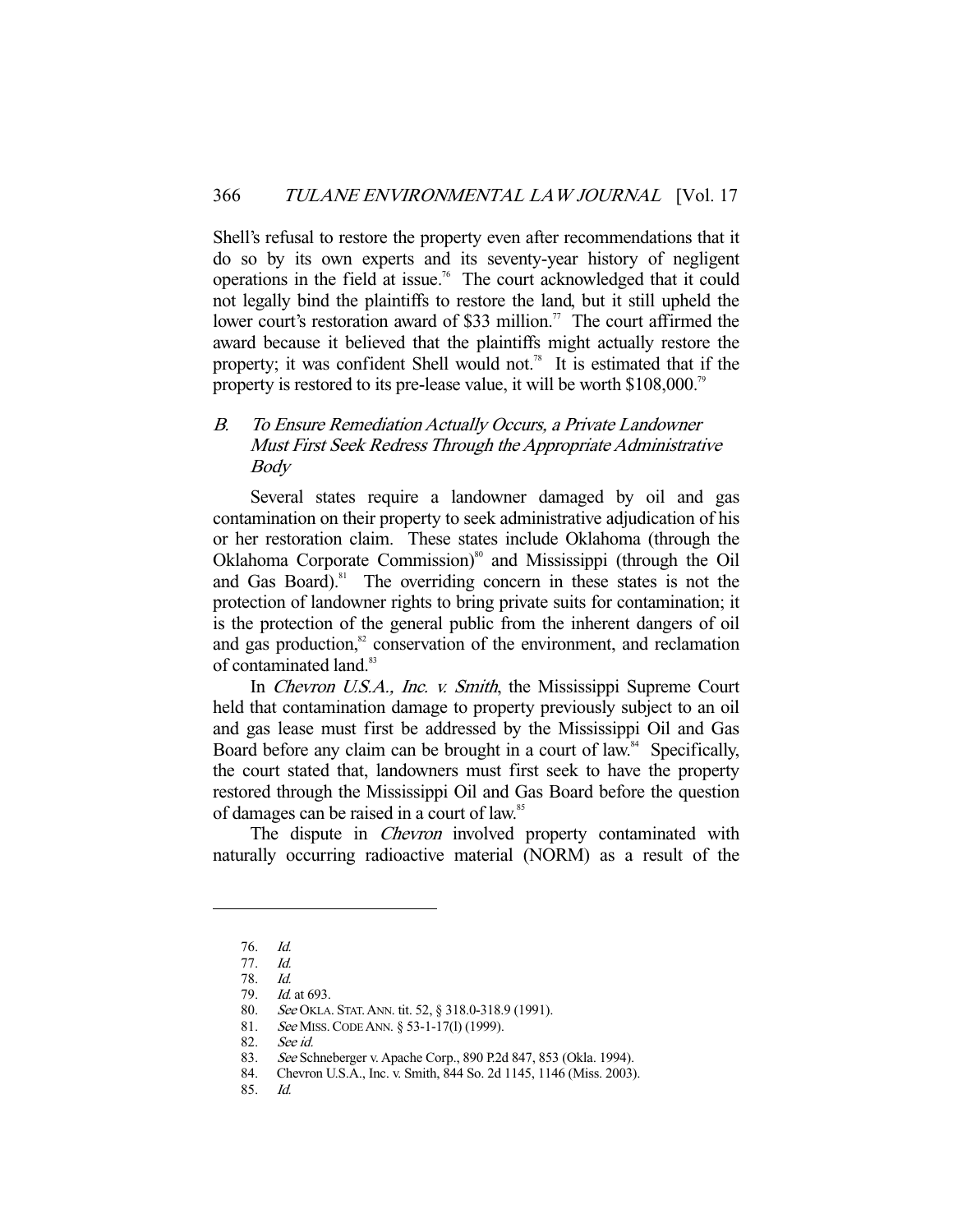storage and disposal of produced water<sup>86</sup> in a one-acre facility on the property.<sup>87</sup> The property owners were retirees who intended to build a retirement getaway on the property.<sup>88</sup> They were aware of the oil and gas operations on the property at the time of their purchase.<sup>89</sup> Following a discussion of the relative position of the defendants in the case, the court noted that one of the defendants had offered to clean the property but was rebuffed by the plaintiff landowners.<sup>90</sup>

 Relying on Mississippi precedent, the court reiterated that where "private plaintiffs are seeking clean up of oil production byproducts, the Oil and Gas Board 'remedy is adequate and should . . . [be] exhausted prior to filing a private suit."<sup>91</sup> The court further recognized that "[p]ollution resulting from operations like Chevron affects the entire population of Mississippi, and every citizen has an interest in seeing that violations . . . are enforced . . . [and] pollution clean up operations have been deemed the responsibility of the Oil and Gas Board."<sup>92</sup> Due to its specialized knowledge of the dangers of oil and gas contamination and the proper disposal methods of contaminated waste, the court noted that the Oil and Gas Board is "the best asset available in developing an effective disposal plan" and that "[t]he board is more suited than the average juror to understand the broad scope of the regulations and the factual scenarios presented by each case of environmental pollution."93

 Throughout the opinion, the court focused on the protection of the "average Mississippian" from the dangers of environmental contamination. $94$  The court worried that, with no legal authority to order the plaintiff to actually clean up the pollution, a decision in favor of the plaintiff would constitute a windfall because the court felt the plaintiff had no intention to remediate the property (as evidenced by the plaintiff's refusal to allow the defendants to clean up the land before trial).<sup>95</sup> The court concluded by stating that "[t]he citizens of [Mississippi] are better served by having an expert regulatory agency enforce the environmental statutes rather than waiting for the private citizen to bring individual

-

95. Id.

<sup>86.</sup> *Id.* at 1147. "Produced water" is the term associated with the saltwater bought to the surface as a normal result of oil and gas production. *Id.* 

 <sup>87.</sup> Id. at 1146-47.

 <sup>88.</sup> Id.

Id. at 1147.

 <sup>90.</sup> Id.

<sup>91.</sup> *Id.* at 1148 (quoting Donald v. Amoco Prod. Co., 735 So. 2d 161, 177 (Miss. 1999)).

 <sup>92.</sup> Id.

 <sup>93.</sup> Id.

 <sup>94.</sup> Id.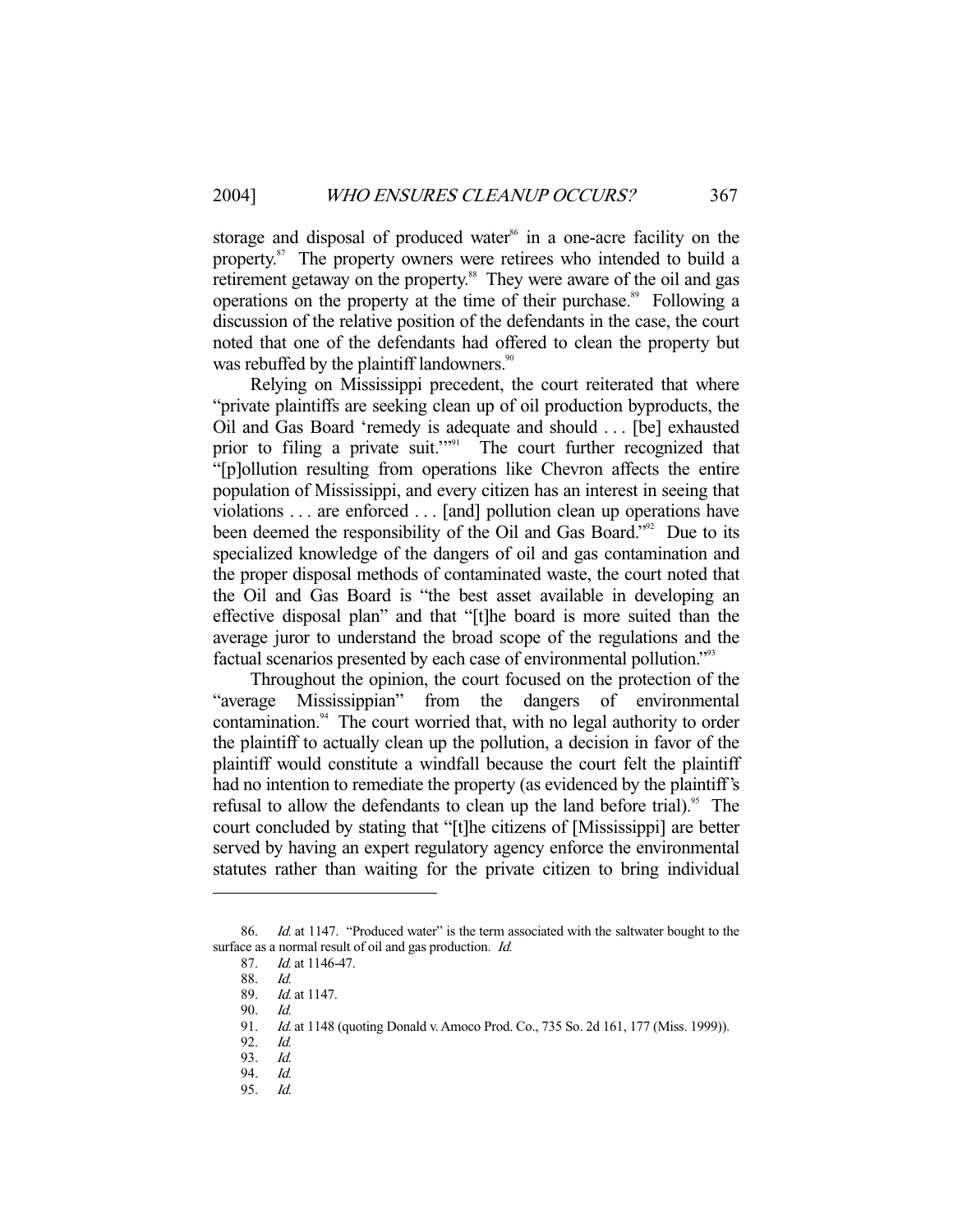actions for damages and restoration, which are no guarantee that the pollution will be eradicated."96 As recognized by the Mississippi Supreme Court, environmental contamination affects everyone, not just the owner of the contaminated land, and the remediation of contaminated sites is a public concern that should be overseen by governmental agencies.

 The two competing views in Louisiana and Mississippi are in stark contrast to each other. The Louisiana court was more concerned with private landowner rights while the Mississippi court put the health and protection of the state's citizens ahead of landowner rights. However, in both states, a plaintiff landowner that recovers remediation damages for the breach of a contract is not required to use the award to restore the property. Louisiana courts apparently are content with this anomaly while Mississippi courts require that cleanup operations be addressed before any damages can be awarded.

#### V. IS SOME FORM OF QUASI-PRIMARY JURISDICTION THE ANSWER?

 Primary jurisdiction is a prudential doctrine that allows a court to transfer an issue to an appropriate administrative agency for resolution.<sup>97</sup> Issues of primary jurisdiction occur when a claim is filed in a court with subject matter jurisdiction, but where an agency has statutory authority to resolve the issue as well.<sup>98</sup> Primary jurisdiction does not divest a court of its subject matter jurisdiction. Instead, it is a doctrine of "judicial deference and discretion" that allows agencies and courts to work towards the same goal in an orderly and sensible manner.<sup>99</sup> Under the primary jurisdiction doctrine, courts retain the ability to issue a final ruling on the issue based on, and in conjunction with, the agency's recommendation.100 However, for primary jurisdiction to be invoked, the agency must have statutory authority to treat the issue being deferred.<sup>101</sup> More precisely,

[P]rimary jurisdiction . . . applies where a claim is originally cognizable in the courts, and comes into play whenever enforcement of the claim requires the resolution of issues which, under a regulatory scheme, have been placed within the special competence of an administrative body; in

<sup>96.</sup> *Id.* at 1149.

<sup>97.</sup> See Michael Penney, Application of the Primary Jurisdiction Doctrine to Clean Air Act Citizen Suits, 29 B.C. ENVTL. AFF. L. REV. 399, 399 (2002).

<sup>98.</sup> *Id.* at 400-01.

 <sup>99.</sup> See Travelers Ins. Co. v. Detroit Edison Co., 631 N.W.2d 733, 737 (Mich. 2001).

 <sup>100.</sup> Penney, supra note 97, at 401.

 <sup>101.</sup> See Travelers Ins. Co., 631 N.W.2d at 740-41.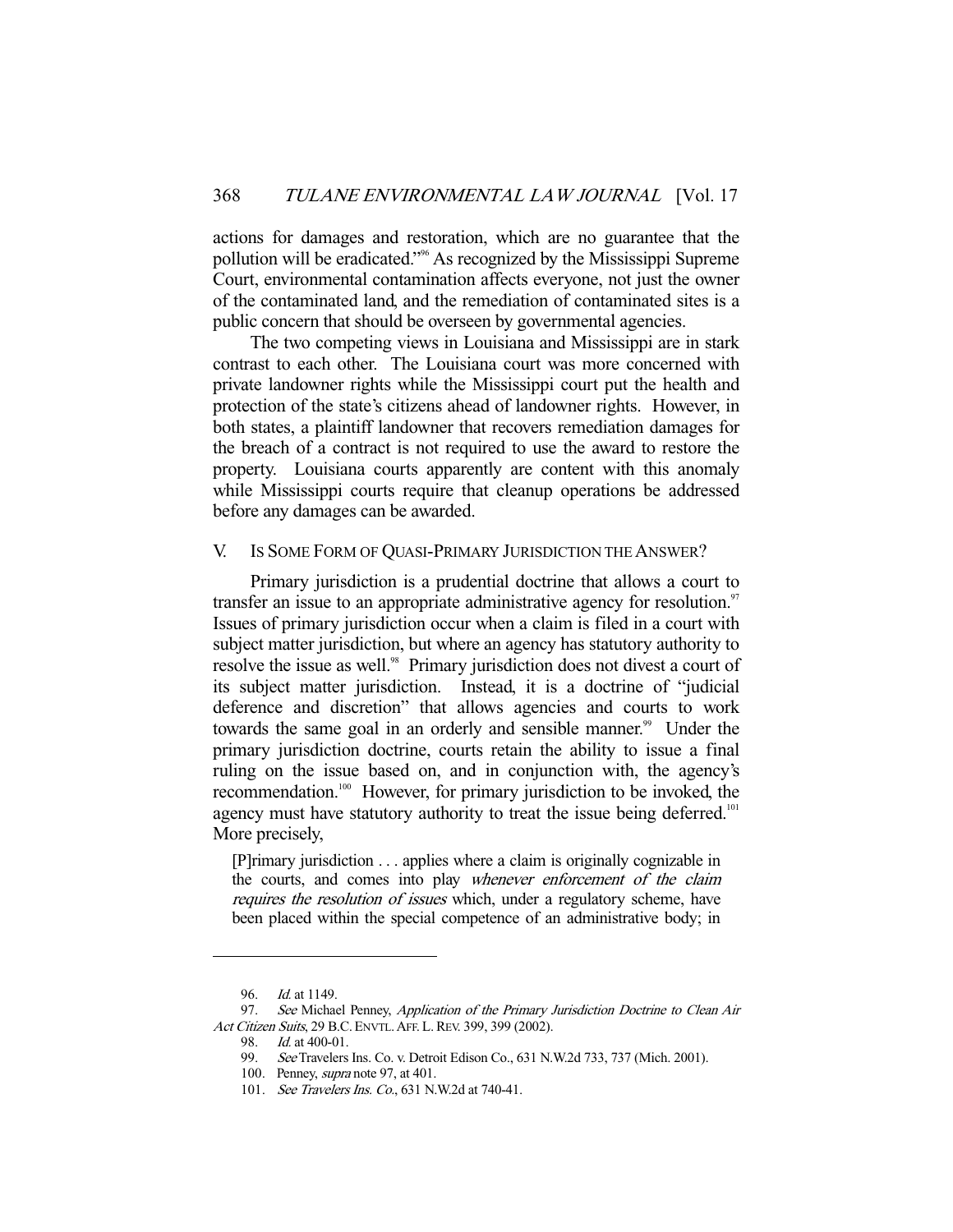such a case the judicial process is suspended pending referral of such issues to the administrative body for its views.<sup>102</sup>

 Claims in tort usually do not implicate the primary jurisdiction doctrine because such claims are generally not dependent upon a regulatory scheme.<sup>103</sup> Therefore, exclusive reliance on the primary jurisdiction doctrine to ensure that remediation actually occurs would be fruitless. Apparently recognizing this limitation, several states have enacted statutory schemes to ensure that remediation takes place. Among these states are Wisconsin,<sup>104</sup> Mississippi,<sup>105</sup> and Oklahoma.<sup>106</sup> The appropriate agency in each of the above states is recognized as having specialized experience and knowledge in land remediation and being capable of balancing the public and private interest. In Oklahoma, a plaintiff is not prevented from claiming damages in a court under the Surface Damages Act, but can only recover for the lesser of remediation costs or diminution in value; the Oklahoma Corporate Commission retains control over the remediation of the property and ensures that the property is actually cleaned.<sup>107</sup> The costs of remediation are assessed against the polluter, but "in no event will the surface . . . owner collect damages in excess of the fair market value of the land."<sup>108</sup> This system "attempts to resolve in as fair a manner as possible the inequities inherent in a situation regarding two competing interests."109

 Partly because of the limitation on the use of the primary jurisdiction doctrine in tort actions, and because of the need to protect, conserve, and replenish the natural resources of the state, the Louisiana legislature recently enacted a statutory provision to try and ensure that contamination affecting groundwater sources is remediated.<sup>110</sup>

This statute reads, in relevant part:

 <sup>102.</sup> Id. at 741.

 <sup>103.</sup> See Ameritech Mich. v. Detroit Edison Co., No. 237856, 2004 WL 134023, at \*1 (Mich. Ct. App. Jan. 27, 2004).

 <sup>104.</sup> See Nischke v. Farmers & Merchs. Bank & Trust, 522 N.W.2d 542 (Wis. Ct. App. 1994).

 <sup>105.</sup> See MISS.CODE ANN. § 53-1-17(l) (1999).

 <sup>106.</sup> See OKLA. STAT.ANN. tit. 52, § 318.0-318.9 (1991).

 <sup>107.</sup> Schneberger v. Apache Corp., 890 P.2d 847, 855 (Okla. 1994).

<sup>108.</sup> Gary Linn Evans, Texas Landowners Strike Water-Surface Estate Remediation and Legislatively Enhanced Liability in the Oil Patch—A Proposal for Optimum Protection of Groundwater Resources from Oil and Gas Exploration and Production in Texas, 37 S. TEX. L. REV. 477, 478 (1996).

 <sup>109.</sup> Schneberger, 890 P.2d at 852.

 <sup>110.</sup> LA.REV. STAT.ANN. § 30:2015.1.B (2003).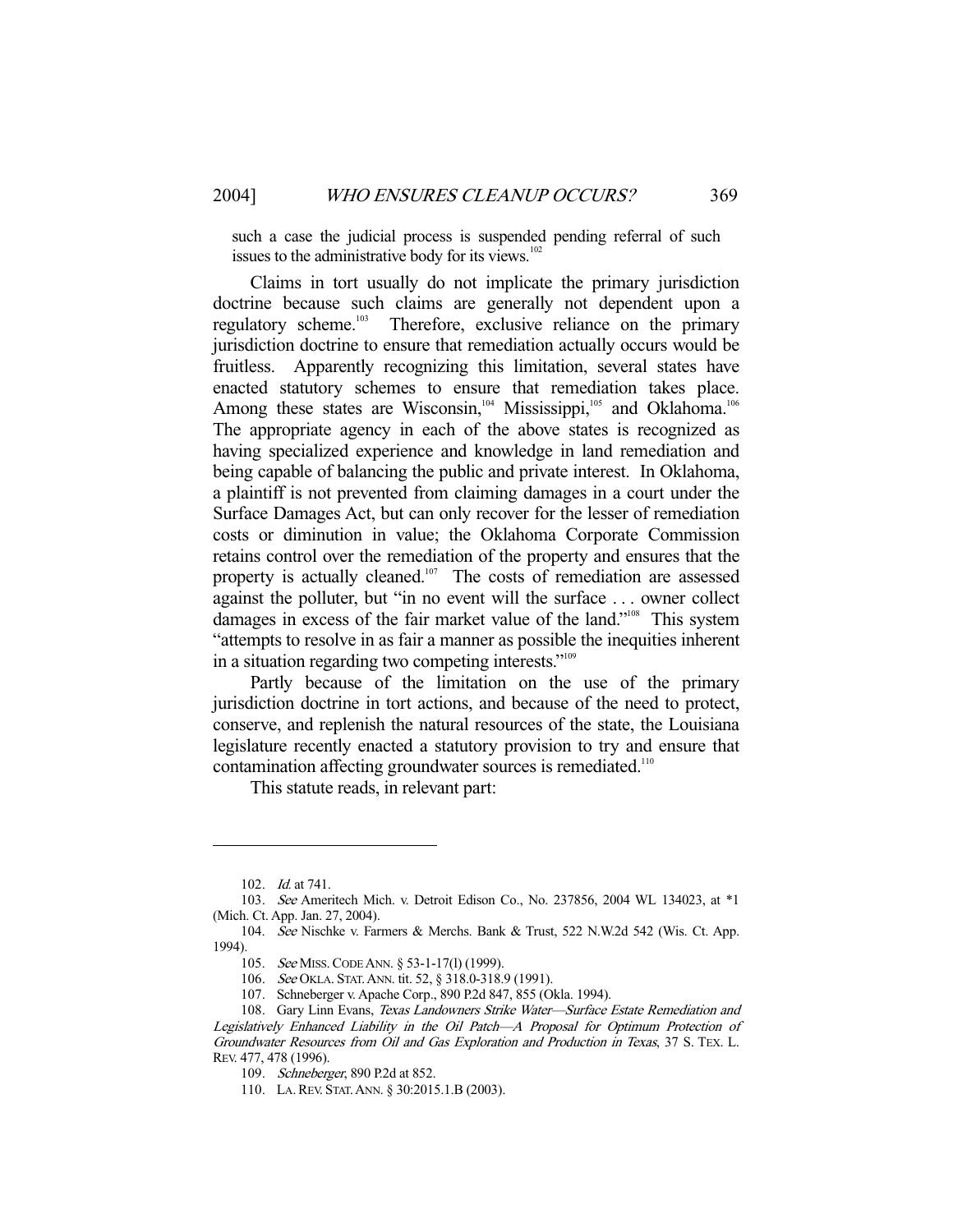[U]pon the filing of any litigation, action, or pleading by any plaintiff in the principal demand, or his otherwise making a judicial demand which includes a claim to recover damages for the evaluation and remediation of any contamination or pollution that is alleged to impact or threaten usable groundwater,<sup>111</sup> such plaintiff filing same shall provide written notice by certified mail, return receipt requested, which notice shall contain a certified copy of the petition in such litigation, to the state of Louisiana through both the Department of Natural Resources and the Department of Environmental Quality. To the extent that any such litigation or action seeks to recover damages for the evaluation and remediation of any contamination or pollution that is alleged to impact or threaten usable ground water, the Department of Natural Resources or the Department of Environmental Quality, in accordance with their respective areas of constitutional and statutory authority and regulations adopted pursuant thereto, shall have the right to intervene in such litigation or action.<sup>1</sup>

 The statute further provides that in cases where usable groundwater is affected, the defendant and plaintiff's remediation plans will be evaluated and responded to by the appropriate agency within sixty days after the plans are submitted.<sup>113</sup> After the plans are evaluated, the court, based upon the agency's recommendation, determines the most feasible plan which is consistent with the health, safety, and welfare of the people.114 In addition, the statute requires that all damages or payments awarded for evaluation and remediation of contaminated property that threatens usable groundwater "shall be paid exclusively into the registry of the court."115 The statute also gives the courts the authority to issue orders ensuring that any award of damages for remediation is actually used for the evaluation and remediation of the contamination.<sup>116</sup> It is important to note that the reach of this statute is limited; it only comes into effect if the contamination threatens usable ground water. $117$ 

 While the Louisiana statute does not ensure remediation occurs in all instances of polluted land, a strong case can be made that the majority of contamination present on private land in Louisiana threatens the

<sup>111.</sup> Id. § 30:2015.1.J.(1). Usable groundwater is defined by the statute as any ground water that is a primary drinking water source or is directly connected with a drinking water source (Groundwater Classification I), an agricultural supply, domestic supply or, any other supply source (Groundwater Classification II). *Id.* 

 <sup>112.</sup> Id. § 30:2015.1.B.

<sup>113.</sup> *Id.* § 30:2015.1.C(1).

<sup>114.</sup> *Id.* § 30:2015.1.C(3).

 <sup>115.</sup> Id. § 30:2015.1.E(1)

<sup>116.</sup> *Id.* § 30:2015.1.E(3).

<sup>117.</sup> *Id.* § 30:2015.1.F(1).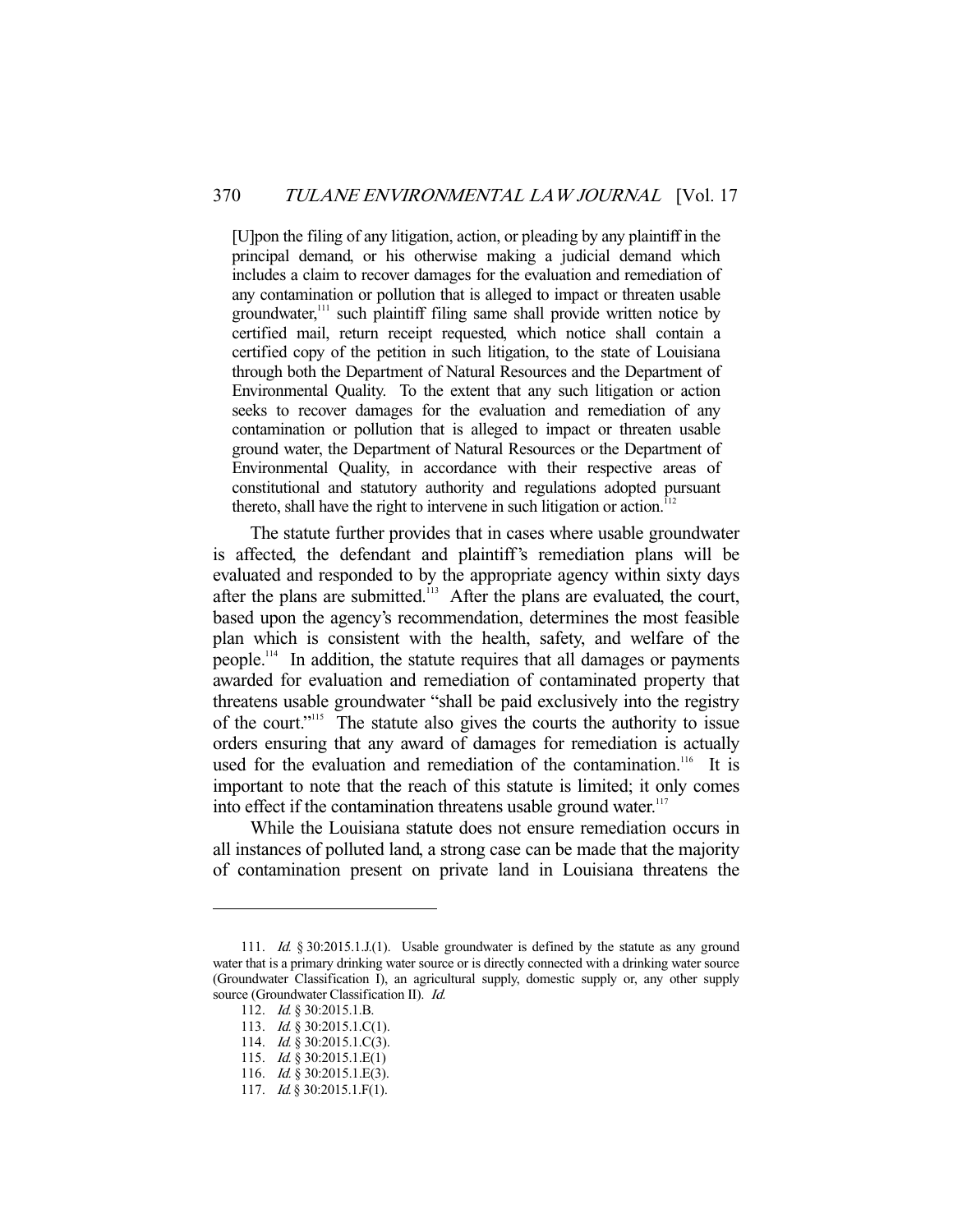usable groundwater in some capacity. Thus, the statute is monumental progress towards ensuring that remediation damages are used as designated. The statute also retains many of the traditional rights granted to landowners who are injured by contamination of their land, namely the right to bring suit and have a trier of fact award appropriate damages if liability is found.

 The statute creates what can be termed "quasi-primary jurisdiction." Although state agencies may intervene in a private landowner's suit, they are not required to do so. However, the appropriate state agency is required to evaluate remediation plans and it must offer suggestions and recommendations to the court.<sup>118</sup> Under the statute, the agencies with expertise and experience in the protection of Louisiana's environment oversee appropriate remediation plans, but compensatory justice for the landowner remains available. This appears to be an optimal method of judicial and administrative cooperation that does not unduly interfere with individual rights but improves the welfare of all the citizens of Louisiana.<sup>119</sup>

#### VI. CONCLUSION

 Although modern regulatory regimes often interfere with individual and communal liberty, and although they are not free from failure on their own terms, regulation is often justified as a necessary response to limitations of private ordering. Regulation is at times necessary to solve a variety of familiar market failures . . . and to advance social programs that are widely desired but that tend to fail under private law.<sup>120</sup>

 In cases of environmental contamination to private property, "the surface estate owner's desire for pecuniary gain and the legitimate need for environmental remediation inexorably conflict; damage assessments that are imposed may not be expended on remediation measures absent

 <sup>118.</sup> Id. § 30:2015.1.B–I.

<sup>119.</sup> See JULES COLEMAN, EFFICIENCY, UTILITY, AND WEALTH MAXIMIZATION (1988), reprinted in AVERY WIENER KATZ, FOUNDATIONS OF THE ECONOMIC APPROACH TO LAW 10-17 (1998). In environmental contamination cases handled under the Louisiana statutory scheme, private landowners are no worse off than before because they are still able to recover damages and they also get their property restored. The polluters are also no worse off than under the old scheme because in either case they would have to pay damages and remediation costs if held liable. The people of Louisiana, however, are better off under the new scheme because remediation of groundwater contamination is ensured whereas under the old system there was no such requirement.

<sup>120.</sup> Adam Feibelman, Federal Bankruptcy Law and State Sovereign Immunity, 81 TEX. L. REV. 1381, 1404-05 (2003).